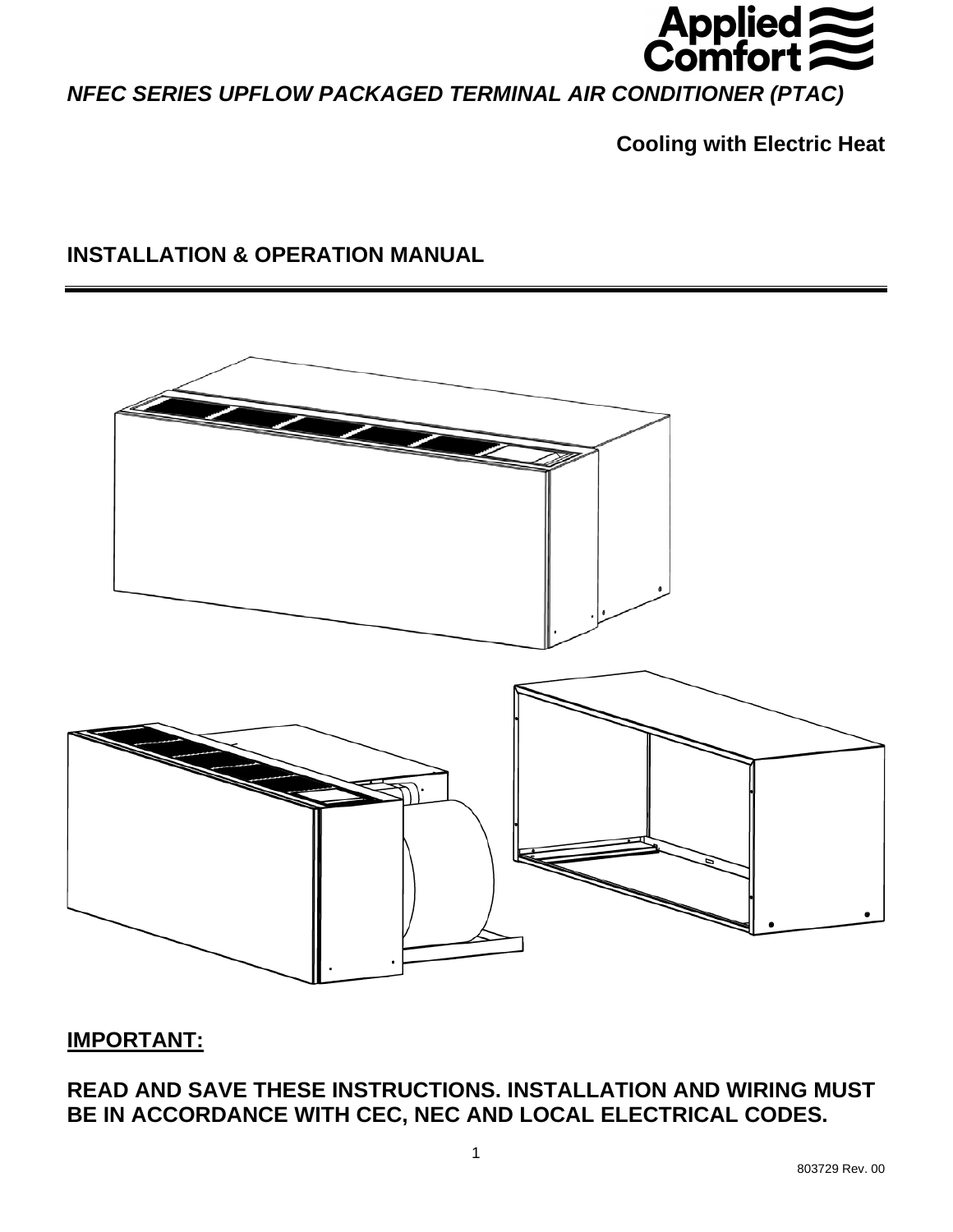# **NFEC Heat/Cool**

## **GENERAL INFORMATION**

This Applied Comfort PTAC is designed and built for through-the-wall installation in either new or existing buildings. The self contained compressor and refrigerant system delivers the cooling, and resistance heaters provide the heating.

**WARNING:** To avoid property damage, bodily injury or death, ensure power is disconnected before any service is attempted. Repairs should be made by qualified service personnel only. The chassis must be installed in accordance with the Authority Having Jurisdiction, and all Local and National Codes, including the National Electrical Code, and the Canadian Electrical Code, as applicable.

## **FOR EFFICIENT OPERATION**

#### **Air Filter**

Keep air intake filter clean. Units are provided with a washable filter that can be cleaned with soap and water. Inspect and clean the filter a least once a month or more often as conditions dictate. Replace as necessary. A dirty, clogged filter reduces the efficiency of the system. It can also cause erratic performance of controls and can result in damage to the motor and compressor.

**WARNING:** To avoid bodily injury, ensure power is disconnected before removing the air filter, as there will be potential exposure to rotating parts. Always replace the air filter, filter bracket, and screw to close off the bottom of the unit to prevent unintended contact with the blower wheels, before operating the unit.



#### **Clean Coils**

As part of regular servicing, clean the condenser coil, and evaporator coil at least annually, or more often as dictated by the severity of the particulates and pollutants circulating in the outdoor and indoor operating environments. One suggested method is as follows:

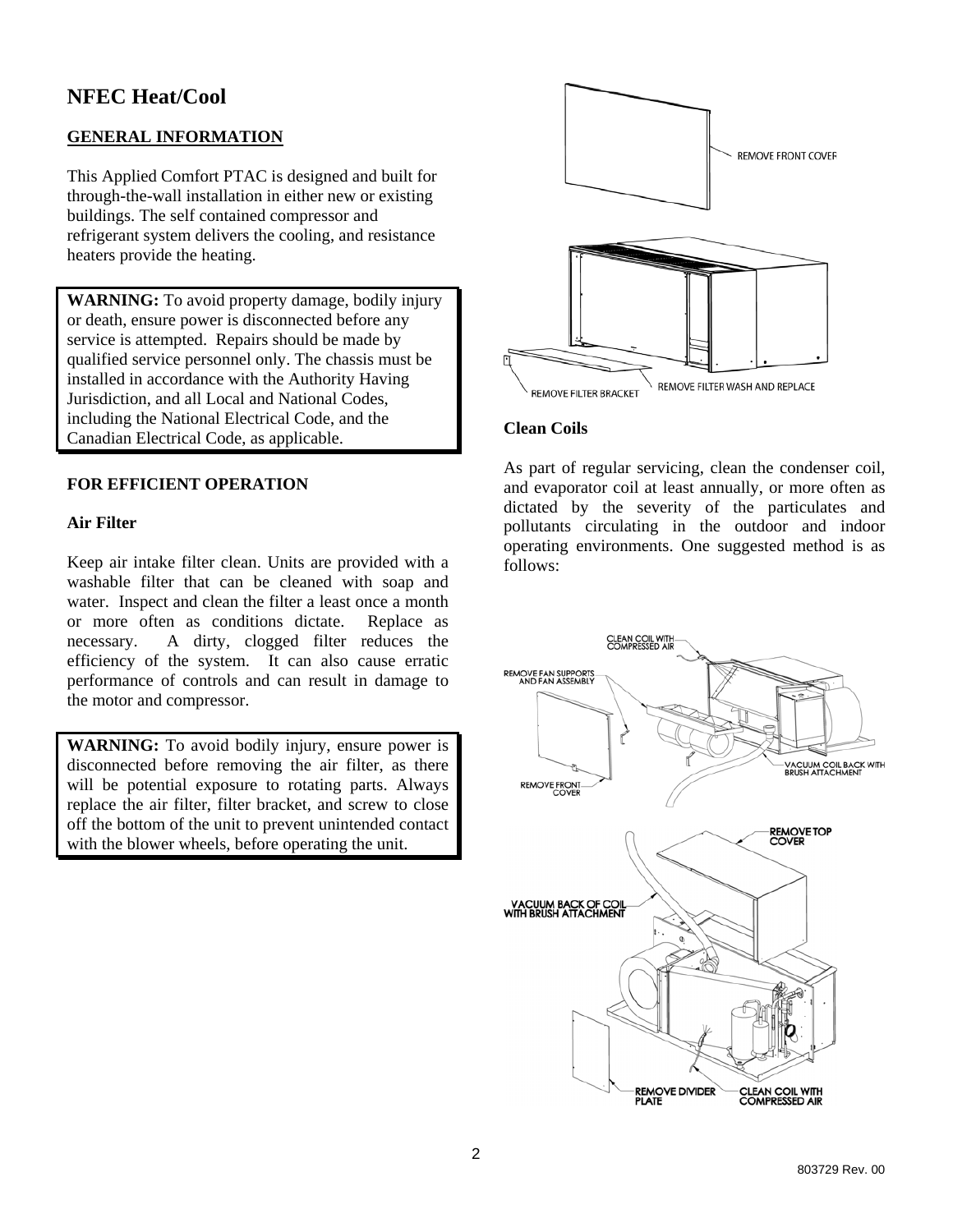#### **Unimpeded Outdoor Airflow**

Do not block off the outside air flow to the unit. The condenser air inlet and outlet must be free of obstructions, and of any external influence that would cause the hot discharged condenser air to be recirculated back into the condenser air intake. Outdoor air is drawn into the condenser section via the air intake on the right side of the rear grill. Hot condenser air is strongly ejected out of the left portion of the rear grill, thereby minimizing air re-circulation back into the intake areas. Paper, leaves, dirt, or other material blocking airflow, or fouling the condenser coil can impair efficiency and cause serious damage to the compressor.

## **Oiling**

The motors are permanently lubricated and hence need no re-oiling.

#### **Unimpeded Indoor Airflow**

Ensure that drapes, bed, bedspread, and furniture etc. do not block the indoor air discharge and intake air openings, causing a restricted air flow condition through the indoor air handling section of the unit. Do not place articles on discharge grille – especially liquids.

#### **Reducing Load**

To reduce the cooling load, draw drapes or blinds in the summer, to reflect direct rays from the sun.

To reduce the cooling and heating load, keep windows and doors closed when operating the unit.

## **WALL SLEEVE CABINET INSTALLATION:**

Install the wall sleeve cabinet in strict accordance with the wall sleeve installation instructions, which are supplied with the wall sleeve.

**IMPORTANT:** The wall sleeve must be installed with a 1/8" per foot slope downward toward the outside to ensure proper water drainage out the back edge of the wall sleeve during overflow conditions. The specified slope corresponds to a 1/8 bubble on a carpenter's level. The wall sleeve must also be level from side-to-side.



#### **ELECTRICAL WIRING AND RECEPTACLE**

#### **WIRE SIZING**

A single outlet branch circuit from the main electrical panel to the receptacle in the wall should be used. Wire sizing shall be in accordance with the minimum circuit ampacity as declared on the unit Rating Plate for the specific chassis. Wire sizing must also take into account any distance from fuse box or breaker panel to receptacle to prevent excessive voltage drop in undersized wires.

**IMPORTANT:** Low voltage to the unit will cause compressor starting problems and decrease the performance and reliability of the compressor.

#### **BRANCH CIRCUIT PROTECTION**

The Current Rating of branch circuit protection using a Time Delay Fuse or HACR circuit breaker should also be as declared on the unit Rating Plate for the specific chassis being installed.

#### **PLUG AND RECEPTACLE**

230-208 Volt units are furnished with either a NEMA 6-15P, NEMA 6-20P, or NEMA 6-30P, non-locking plug depending on the unit ampacity, and hence will require the corresponding NEMA receptacle to be field-provided.

All 115 Volt units are furnished with a NEMA 5-15P, or 5-20P non-locking plug as applicable. The respective plug will require a NEMA 5-15R or 5-20R receptacle to be field-provided.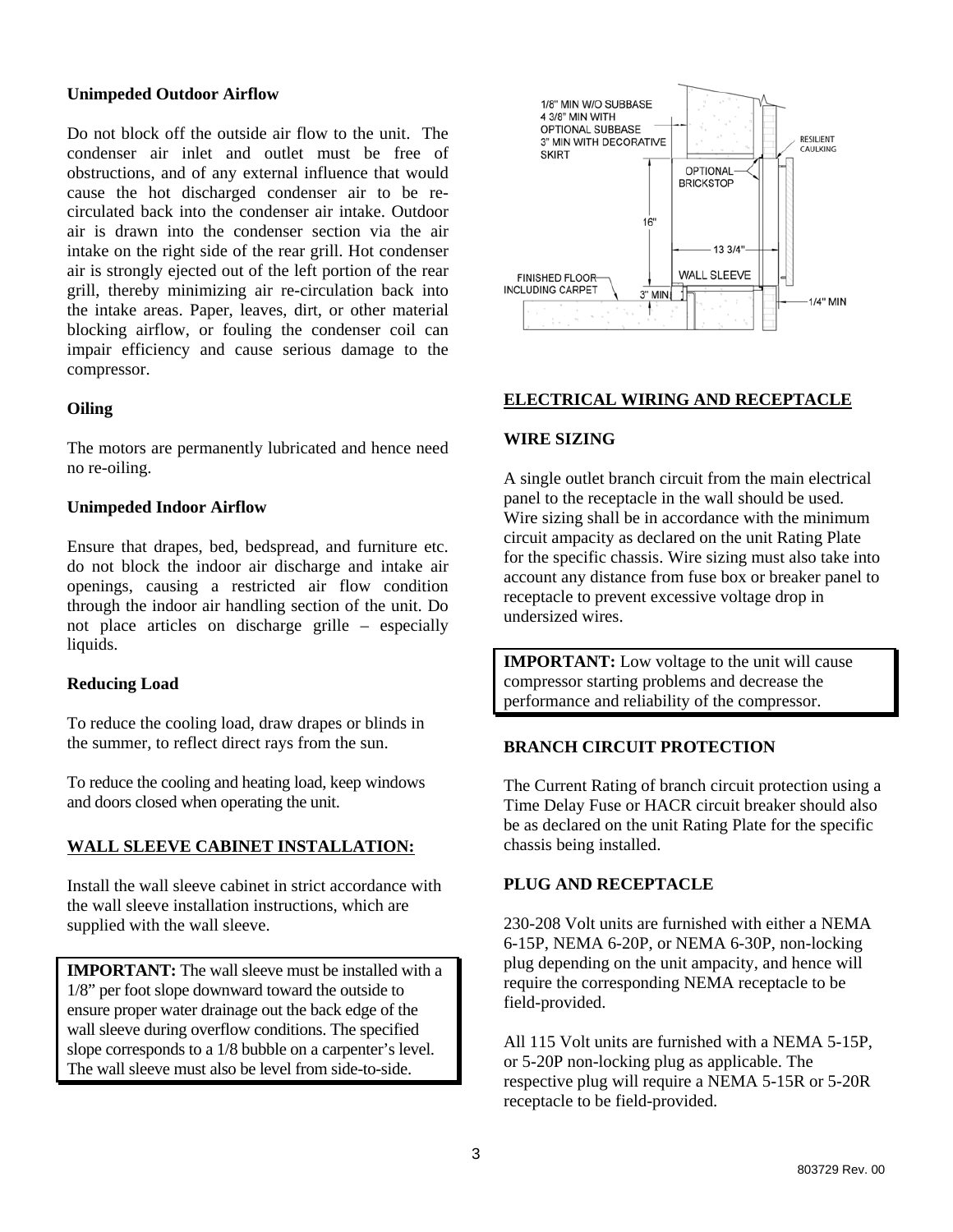All 277 Volt units are furnished with a NEMA 7-20P, 20 Amp non-locking plug and hence will require a NEMA 7-20R receptacle to be field-provided.

**NOTE:** 277 Volt units are considered to be permanently connected per the National Electrical Code. The plug and cord are considered to be a "connector of convenience" in order to facilitate easy removal of the chassis for servicing. The plug and cord are suitably protected when using either the nonoptional 277 volt mechanical sub-base (Part No. ACCNF277SUBBASE) or 277 volt decorative skirt (Part No. ACCNF277SKIRT).

230-208 and 115 volt units are true "cord connected units", and are provided with a service cord of the LCDI (Leakage Current Detection Interrupter) type, intended to be plugged in to a wall receptacle. The LCDI cord is capable of detecting some of the common faults experienced with aging power cords, and interrupts power to the cord before a hazardous condition can evolve in the cord.

**WARNING:** To avoid property damage, bodily injury or death, the unit must be used on a grounded power supply only. The unit will be grounded through the service cord plug and matching receptacle as long as the branch circuit remains grounded.

DO NOT:

- Change the length of the service cord.
- Bend the connector blades or otherwise alter service cord plug configuration.
- Use extension cords.

## **CHASSIS INSTALLATION**

Unpack heat/cool chassis from shipping carton. Check for any shipping damage. Spin the fan wheels manually to confirm free rotation. Inspect refrigerant piping to ensure there is no damage or potential chafing. Report any shipping damage to the carrier immediately.

Check the interior of the installed wall sleeve. Clean out any dirt or debris that may have accumulated. Replace air seals that are damaged or missing.

**Heating/Cooling Chassis Installation** 

**1. Locate the wall sleeve seal shipped with the unit and apply it to the top front flange of the wall sleeve, running even with the bottom edge of the flange (see illustration).** 



- 2. Slide the chassis into the wall sleeve until firmly seated against the seals. Push from the ends of the front cover where they attach to the coil supports. Be careful **NOT** to push the chassis from the electrical box cover or middle of the front coil cover.
- 3. The chassis must be level from side-to-side and sloped toward the outdoors from front-to-rear in the order of 1/8 inch per foot, once the chassis side flanges are drawn up tight to the wall sleeve using the four flange screws. If the sleeve was originally installed with a slope in the bottom of the sleeve in the order of ¼" per foot downward from the indoor to outdoor side, the chassis will still operate properly. A chassis slope downward (backward toward the room) from outdoor-to-indoor side is not permissible and must be corrected before the unit is operated.
- 4. There are vertical air seals at the rear of the unit that surround the condenser outlet that will engage and "seal" against the rear grille. However, in some cases, such as when an extra deep wall sleeve is used, or some other variation is encountered that prevents the air deflectors from sealing against the outdoor grille, then steps must be taken to add anti-recirculation baffles to prevent hot condenser air from shortcircuiting back into the air intake via the void space created in behind the outdoor grill.
- 5. Position the chassis in the cabinet and slide into place. Keep the chassis level, square, and centered to prevent binding. The chassis must be pushed into the wall sleeve until the side flange seals of the chassis engage the sleeve. Alternately tighten each of the four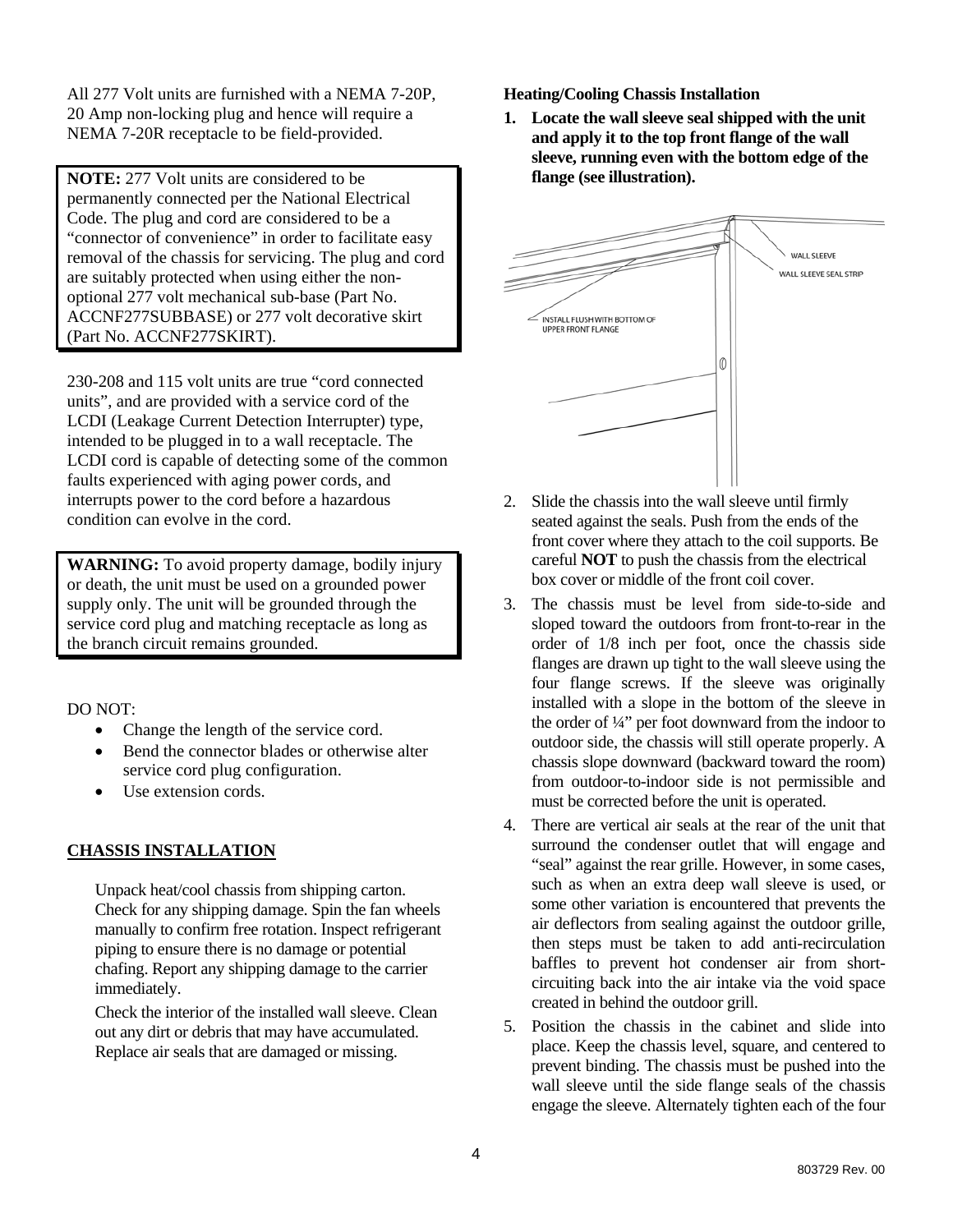draw screws until the chassis is drawn snugly into the sleeve. Do not over-tighten the draw screws.

- 6. Locate the 24 Volt wiring harness shipped with the unit. The harness is employed if a remote 24 Volt AC wall thermostat will be used instead of the unitmounted touchpad. If a 24 volt remote thermostat will be used, connect the multi-wire 24 volt wiring harness to the mating plug protruding beneath the control box, as applicable, following the detailed instructions on the particular wiring diagram affixed to the specific unit being installed. Insulated crimp-on connectors are provided at the end of every connection lead to facilitate connections/insulation.
- 7. Set the manual damper operator (if present) in the open or closed position depending on the desired operation. If the unit is equipped with a powered damper, it will open and close whenever the indoor fan is operated on high speed, as the factory default.
- 8. Plug the heat/cool chassis cord into the power receptacle located either in the sub-base or the wall, as applicable.
- 9. Install the filter and filter bracket/screw, and then slide the front panel downward in the guides in each side of the chassis until it seats.

**WARNING:** Operating the unit without the filter in place can not only damage the unit, but also expose the user to a hazard from rotating parts, potentially resulting in bodily injury. The filter is intended to be removable with the use of a tool. The filter bracket and screw secure the filter. Always remember to re-install the filter, filter bracket, and screw after servicing the chassis, or replacing/cleaning the filters.

- 10. Wipe unit cabinet/wall sleeve to remove dirt, etc.
- 11. The unit is now ready for operation, when supplied with power from the distribution panel and wired to a remote thermostat (if applicable).

## **START-UP CHECKLIST**

Note: Once the unit is installed, it should be checked for proper function by qualified service personnel before turning it over to the User.

- Circuit breakers, wire size, and electrical connections tight and correct
- Filter clean and properly in place
- Condenser air inlet and outlet free of obstructions and no short-circuiting of condenser air
- Unit operated for 20 minutes to prove stability
- Controls operation OK
- Unit installed in compliance with all codes and ordinances
- All panels in place and secured with required fasteners
- Mylar overlay applied to cover up touch pad for 24 Volt Remote Thermostat installations.
- Work area clean and free of debris
- Owner or operator instructed on control operation and routine maintenance.

## **USER CONTROLS - GENERAL**

NFEC series is available with advanced-function electronic controls with membrane switch type keypad.

#### **ELECTRONIC CONTROLS**

The chassis incorporating electronic controls is factoryshipped with an active keypad control and display mounted directly to the control panel. The unit functions are controlled by the user by pressing the keys on the keypad, and reading the display. However, the unit also has the latent ability to be field-converted by qualified service personnel for use with a fieldsupplied 24 volt AC wall thermostat. These instructions will address both unit-mounted control operation, and remote 24 volt AC wall thermostat operation.

#### **CONTROL AT THE UNIT, KEYPAD/DISPLAY**

#### **THE KEYPAD CONTROL**

Become familiar with the keypad keys as shown in Figure 1.

#### **Display**

Red light emitting diodes (LEDs) display the actual temperature of the air entering the unit at floor level. The display can also be used to indicate the desired set point temperature for room comfort. It is important to remember that the temperature displayed is the temperature sensed at the unit's indoor air inlet and can be significantly different from the bulk room temperature at a distance from the unit.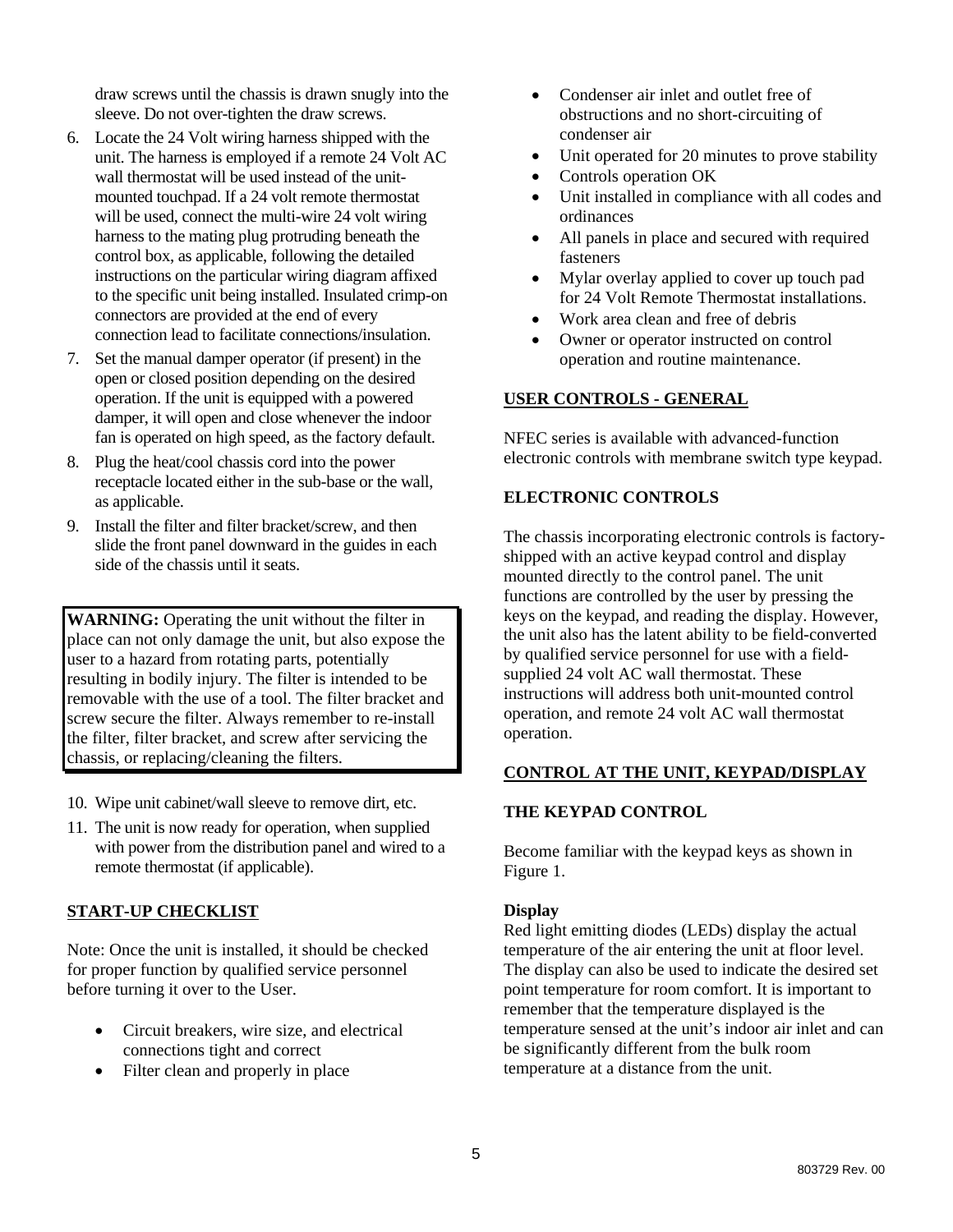## **On/Off Key**

Each press of the key toggles the unit from an OFF state to an ON state or from an ON state to an OFF state. Heating and cooling functions, as well as the display, and all indicating LEDs except for the fan indicators, are enabled or disabled with this key. When toggled OFF, the control preserves only two modes active; fan-only, and room freeze protection.

## **Fan Key**

Each press of the Fan Key cycles the fan through three modes of operation; Low Speed, High Speed and Auto. Small green LEDs will indicate the mode. The On/Off key need not be ON to operate the fan and set fan speeds. Auto Mode will cycle the fan on and off, and determine the fan speed, in conjunction with the heating or cooling demand.

## **Warmer Key**

Pressing the Warmer Key will cause the display to show the set point temperature for 3 seconds, and then increases room temperature by 1 degree for every subsequent press of the key.

## **Cooler Key**

Pressing the Cooler Key will cause the display to show set point temperature for 3 seconds, and then decreases room temperature by 1 degree for every subsequent press of the key

#### **°F/°C Key**

This key toggles the display between Fahrenheit and Celsius temperature modes, and affects all displayed temperatures.

## **Heat Key**

The Heat Key toggles the unit in and out of heating mode for every press of the key, provided the On/Off Key is ON.

## **Cool Key**

The Cool Key toggles the unit in and out of cooling mode for every press of the key, provided the On/Off Key is ON.



**Figure 1** 

## **OPERATION USING KEYPAD**

When the unit is first plugged in, or when recovering from a power outage, there will be a random 5 to 15 second delay before the electronic control powers up. This minimizes the large electrical surge that would otherwise occur if all units in a building started up at the same time.

## **To Initiate Heating or Cooling Mode**

Press On/Off Key to turn on the LED display and commence full functionality. Push the °F/°C Key to obtain the desired temperature scale. Press the Heat or Cool key as applicable, and the current indoor temperature will be shown on the display.

#### **Set Desired Temperature**

Press Cooler or Warmer key as applicable. Each push of the key increases or decreases the set point temperature by 1 degree, as applicable.

#### **Set Fan Mode**

Press Fan key to cycle through the fan settings as indicated by the small green circular LEDs. Select continuous High Speed fan, continuous Low Speed fan, or Intermittent Fan by selecting Auto. Auto cycles the fan on and off with the calls for heating or cooling. Auto also sets fan speed according to the amount of heating or cooling demanded. In Auto mode, the fan will start up periodically to establish airflow; air temperature will be sampled, and then the fan will shut off again if there is no demand.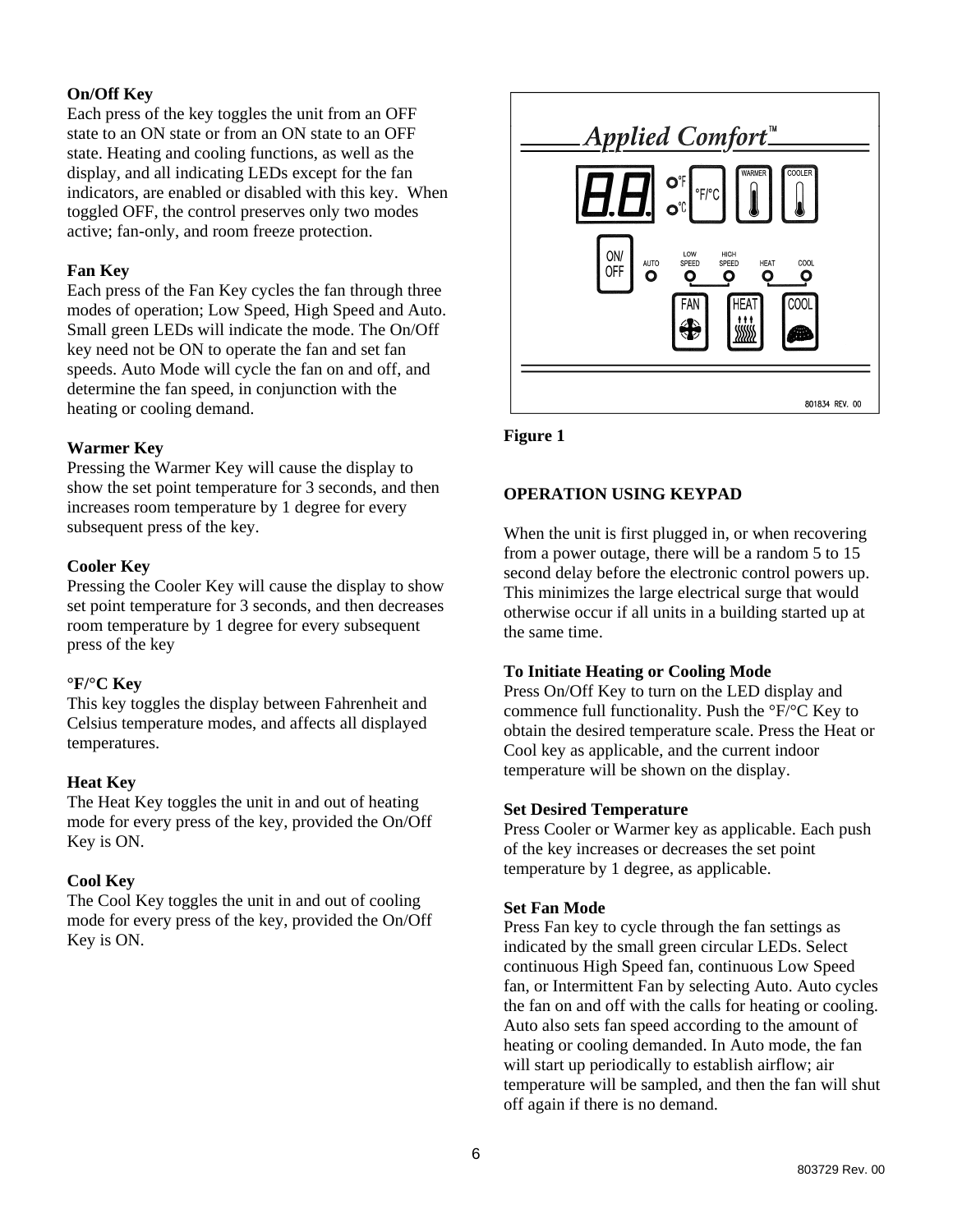#### **Disable Heating or Cooling, but Initiate Fan-Only**

Press On/Off key to turn off LED display. Press Fan key to cycle through the fan settings as indicated by the small circular LEDs. Select continuous High or Low speed. Do not select Auto, as it will turn the fan off.

## **CONTROL AT THE WALL THERMOSTAT**

## **CONVERSION TO 24V REMOTE THERMOSTAT**

Except for the wall thermostat and thermostat cable, everything is included with the unit to field convert a keypad-operated unit to 24 Volt AC wall thermostat operation by qualified service personnel. Specific conversion instructions are detailed on the wiring diagram affixed to each particular unit to be converted. Conversion involves accessing the high voltage wiring compartment and changing a DIP switch setting on the electronic board. Once the DIP switch setting has been changed, operation will be in remote thermostat mode as soon as power is restored to the control.

**WARNING:** The conversion procedure involves exposure to high voltage electrical circuits in the control box in order to make the necessary change to the DIP switch, and must be performed by qualified service personnel. Failure to do so could result in property damage, personal injury or death. Disconnect electric power to the unit before servicing.

A factory-supplied 24 Volt wiring harness is provided with every unit to facilitate connection to the wall thermostat wiring. One end has a multi-pin connector which mates with a connector exiting the unit. The other end has preinstalled butt splice connectors, which play a dual role in insulating any unused connectors, and can also be used to make the wire connections for wires that are used.

The final step is to apply the masking label provided, to cover up the keypad. The keypad and display will be disabled and no longer be available for control. The masking label markings instruct the user to go to the wall thermostat for controlling the unit.

## **COMPATIBLE THERMOSTATS**

The features of the 24 VAC wall thermostat chosen will dictate the extent of the features available from the unit.

Electric Heat / Cool units can accommodate the following thermostats in either manual or automatic changeover:

- Single Stage Heat/Cool, Single Speed Fan
- Single Stage Heat/Cool, Two Speed Fan

Note: The thermostat selection must be verified to ensure its control logic will always energize a Fan output (G) on a call for heat – also known as an Electric Heat Type Thermostat.

General:

All the above can have single speed or two speed fan control.

The wiring diagrams affixed to the units will guide the specific connection strategies for the particular thermostats used.

## **THERMOSTAT LOCATION:**

Proper functioning of the thermostat depends on accurate room temperature sensing. Be conscious of locating the thermostat where temperatures near the thermostat are not representative of room temperature. For example, do not install the thermostat where it is subjected to direct sunlight, other sources of heat, or to cold drafts, including air discharged from a supply air register. A common error is forgetting to seal the hole in the wall where the thermostat cable passes through, directly behind the thermostat body. Air bleeding from behind the wall can drastically affect the temperature sensed by the thermostat.

## **REMOTE THERMOSTAT OPERATION**

When the unit is first plugged in, or when recovering from a power outage, there will be a random 5 to 15 second delay before the electronic control powers up. The keypad will be totally disabled once the DIP switch has been set for remote mode. The unit will obey the commands from the thermostat only.

The thermostat will automatically maintain the temperature in the room, based on the setting pre-set by the user. If the thermostat has only single fan speed capability, a decision will need to be made as to whether the fan will always run in high speed or low speed, and then the appropriate fan speed wiring connection can be made at the unit.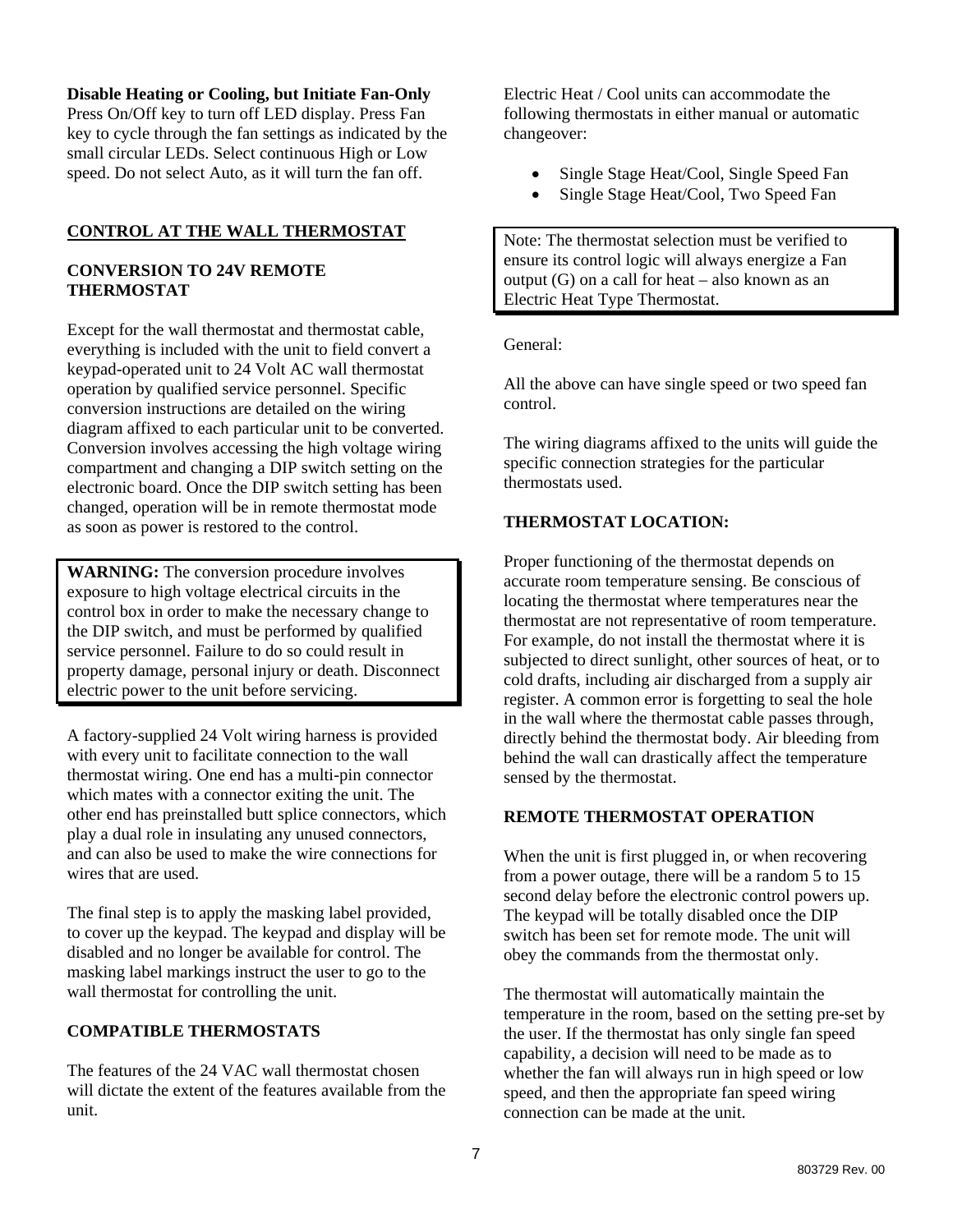All the internal control features of the electronic board remain active, except for keyboard and display interface functions and room temperature sampling. Room temperature is detected at the location of the wall thermostat, and is usually a much more accurate representation of bulk room temperature. The thermostat used may have advanced features beyond the basic functions described below. Consult your thermostat Installation and Operating Instructions for further information.

In addition to controlling room temperature, the room thermostat is also used to select whether the unit is to be in heating mode, or cooling mode, or in automatic changeover between the modes. It also determines whether the system is to be ON or OFF, and whether the fan is to run continuously, or to cycle with heating or cooling demand.



#### **Figure 2**

Once a comfortable temperature setting is established, no other adjustments are necessary, except for fan speed, which may or may not be adjustable on your particular thermostat.

**CAUTION**: One side of the unit's 24-volt control system is grounded. When wiring the thermostat, care must be taken not to ground the wires, or drive a nail through the thermostat wire bundle, thereby potentially burning out the transformer.

## **WALL THERMOSTAT OPERATION**

| <b>Heat</b>        | Sets the unit into heating mode.    |  |  |  |
|--------------------|-------------------------------------|--|--|--|
|                    | Initiates heating when room         |  |  |  |
|                    | temperature falls below set point.  |  |  |  |
| <b>Off</b>         | Disables heating and cooling        |  |  |  |
|                    | modes, but allows control of fan.   |  |  |  |
| Cool               | Sets the unit into cooling mode.    |  |  |  |
|                    | Initiates cooling when room         |  |  |  |
|                    | temperature rises above set point.  |  |  |  |
| Auto               | Found on automatic changeover       |  |  |  |
| (not shown)        | thermostats only. Allows the        |  |  |  |
|                    | thermostat to decide whether it     |  |  |  |
|                    | should be in the heating or cooling |  |  |  |
|                    | mode. Usually a 4 F° differential   |  |  |  |
|                    | or "deadband" will exist between    |  |  |  |
|                    | heating and cooling set points to   |  |  |  |
|                    | prevent inadvertent rapid           |  |  |  |
|                    | switching between modes.            |  |  |  |
| <b>Temperature</b> | Establishes the "set point", or     |  |  |  |
| <b>Setting</b>     | desired room temperature.           |  |  |  |
| <b>Fan On</b>      | Synonymous with "Fan                |  |  |  |
|                    | Continuous". Fan will continue to   |  |  |  |
|                    | run after the heating and cooling   |  |  |  |
|                    | function has cycled off. Fan will   |  |  |  |
|                    | continue to run even when mode      |  |  |  |
|                    | switch is in Off position.          |  |  |  |
| <b>Fan Auto</b>    | Synonymous with "Fan                |  |  |  |
|                    | Intermittent". Fan will cycle on    |  |  |  |
|                    | and off with the heating cycle or   |  |  |  |
|                    | cooling cycle, and will not operate |  |  |  |
|                    | between cycles.                     |  |  |  |

#### **ADDITIONAL FEATURES:**

Some additional features of the Electronic Control units are as follows:

#### **Room Freeze Protection**

This feature is enabled when the unit is shipped from the factory. The feature can be disabled by qualified service personnel. If power is available to the unit, and regardless of whether it is turned ON or OFF, the unit will automatically supply heat to the room with the fan running at low fan speed if the room temperature falls to 50°F (10ºC). The heat will turn off when the room temperature reaches 55°F (13ºC). For the feature to work, the unit must be configured with an electric heater. The feature is enabled whether the unit is configured for keypad or remote thermostat. The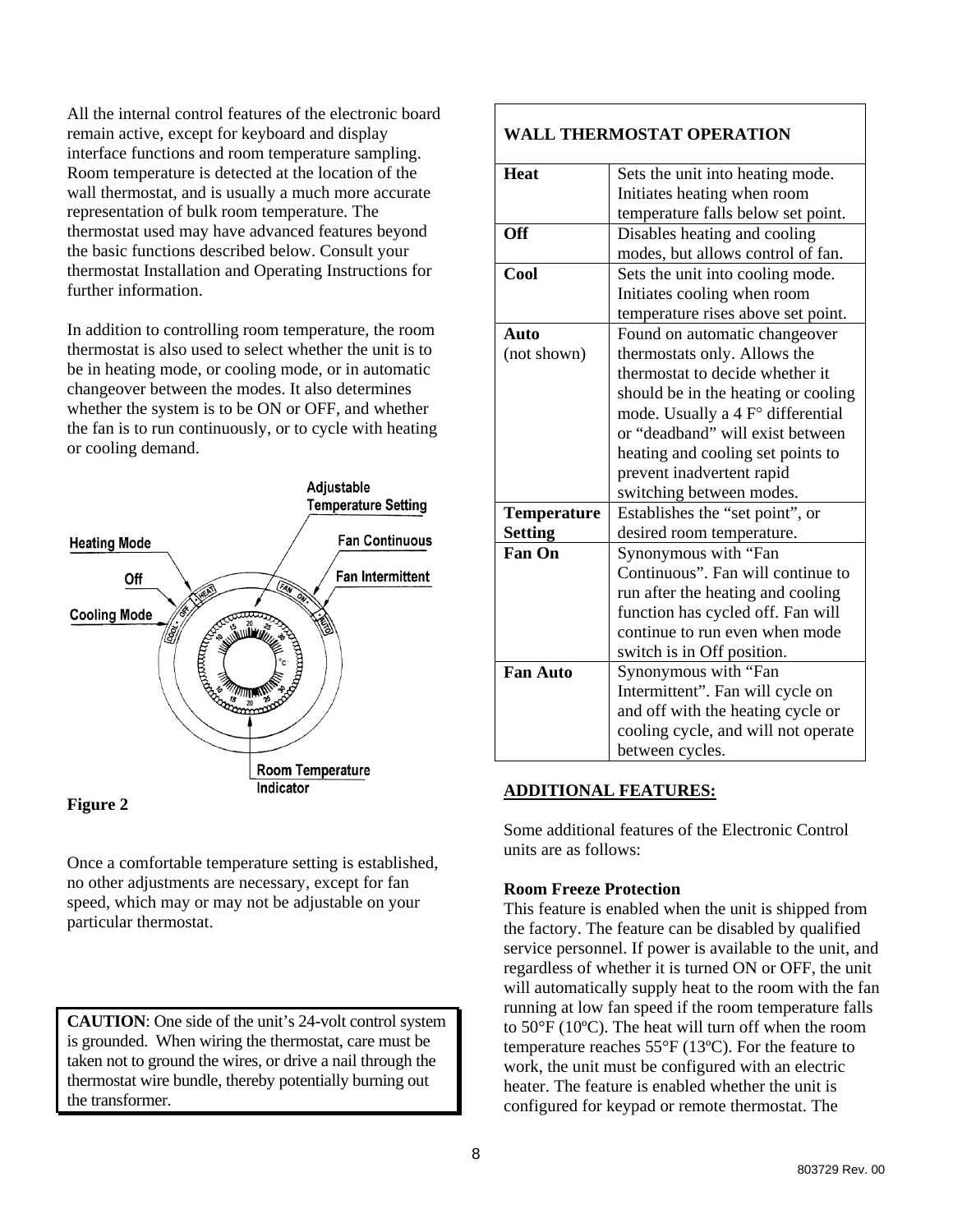protection remains active when the unit is OFF, for either keypad or remote thermostat application, as long as the unit is plugged in, power is available, and a heat source is configured in the unit and is working.

#### **Compressor Short-Cycle Protection**

If the electronic control shuts the compressor down for any reason, a 3 minute time delay will elapse before the compressor is allowed to re-start. This prevents compressor overload during re-start due to unequal system refrigerant pressures.

## **Indoor Coil Freeze Protection**

Control of frost on the evaporator coil due to low indoor loads, or cold outdoor ambient temperatures, is provided.

#### **Low Outdoor Temperature Lock-out**

If the outdoor temperature is too low for proper compressor operation, cooling operation will be suspended until the outdoor temperature rises to an acceptable point, depending on the application.

#### **Indoor Temperature Limiting (Keypad Control Only)**

Using the keypad control and display, high and low temperature limits can be established to prevent the user from entering set point temperatures colder or warmer than what the property manager or hotel operator may desire. The temperature limit choices are as follows:

| <b>Configuration Code</b> | Low Limit °F        |      | High Limit °F |      |
|---------------------------|---------------------|------|---------------|------|
|                           | $^{\rm o}\!{\rm C}$ |      | $^{\circ}$ C  |      |
| R1                        | 63                  | (17) | 86            | (30) |
| R <sub>2</sub>            | 65                  | (18) | 86            | (30) |
| R <sub>3</sub>            | 65                  | (18) | 90            | (32) |
| R <sub>4</sub>            | 67                  | (19) | 88            | (31) |
| R <sub>5</sub>            | 67                  | (19) | 92            | (33) |
| R <sub>6</sub>            | 69                  | 20)  | 90            | 32   |
| R7                        | 69                  | 20)  | 72            |      |

The procedure to set the limits is as follows:

Depress the On/Off key, the °F/°C key, and the Warmer key simultaneously for 5 seconds to enter the limit setup mode. The Warmer and Cooler keys will scroll through the R-values indicated in the above table. Once the desired R-value has been obtained on the display, press the On/Off key to accept the change,

and then press it again to effect the change and restore the normal display.

#### **Automatic Powered Damper**

Some units may be provided with an automatic powered fresh air damper that opens the fresh air door to bring outdoor air into the room whenever the indoor fan is running on high speed. If the indoor fan shuts off, the damper automatically closes. The factory default is fresh air with high speed fan operation only, but it can be changed to open with low speed fan operation only by having qualified service personnel re-wire the unit as shown on the specific wiring diagram affixed to the unit.

**WARNING:** The conversion procedure involves exposure to high voltage electrical circuits in the control box in order to make the necessary change to the damper action tied to motor speed, and must be performed by qualified service personnel. Failure to do so could result in property damage, personal injury or death. Disconnect electric power to the unit before servicing.

## **OPTIONAL AIR DUCT KIT:**

The NFEC series has been designed and certified for use with an optional external duct kit. The kit, in accordance with its installation instructions, requires a Grille Guard to be in place in the indoor air outlet opening of the chassis to prevent unintended contact with the heating elements by the User when reaching through the control door of the duct plenum. The Grille Guard has a low resistance to air flow and is designed for this purpose. It is recommended that only the Applied Comfort Products duct kit be installed on the unit.

The NFEC has been designed to use a 4.5" tall by 7.5" wide insulated (3/8" insulation) Duct Plenum fastened to the top of the unit, which connects to a maximum 48" long insulated (1/4" insulation) Extension Duct of the same size, and uses an Air Terminal Grille at the end of the Extension Duct having an actual outlet area of 7.25"x 4.25" with .125" thick non-adjustable louvers (all provided in the kit). To ensure safe and proper operation it is imperative that all installation instructions shipped